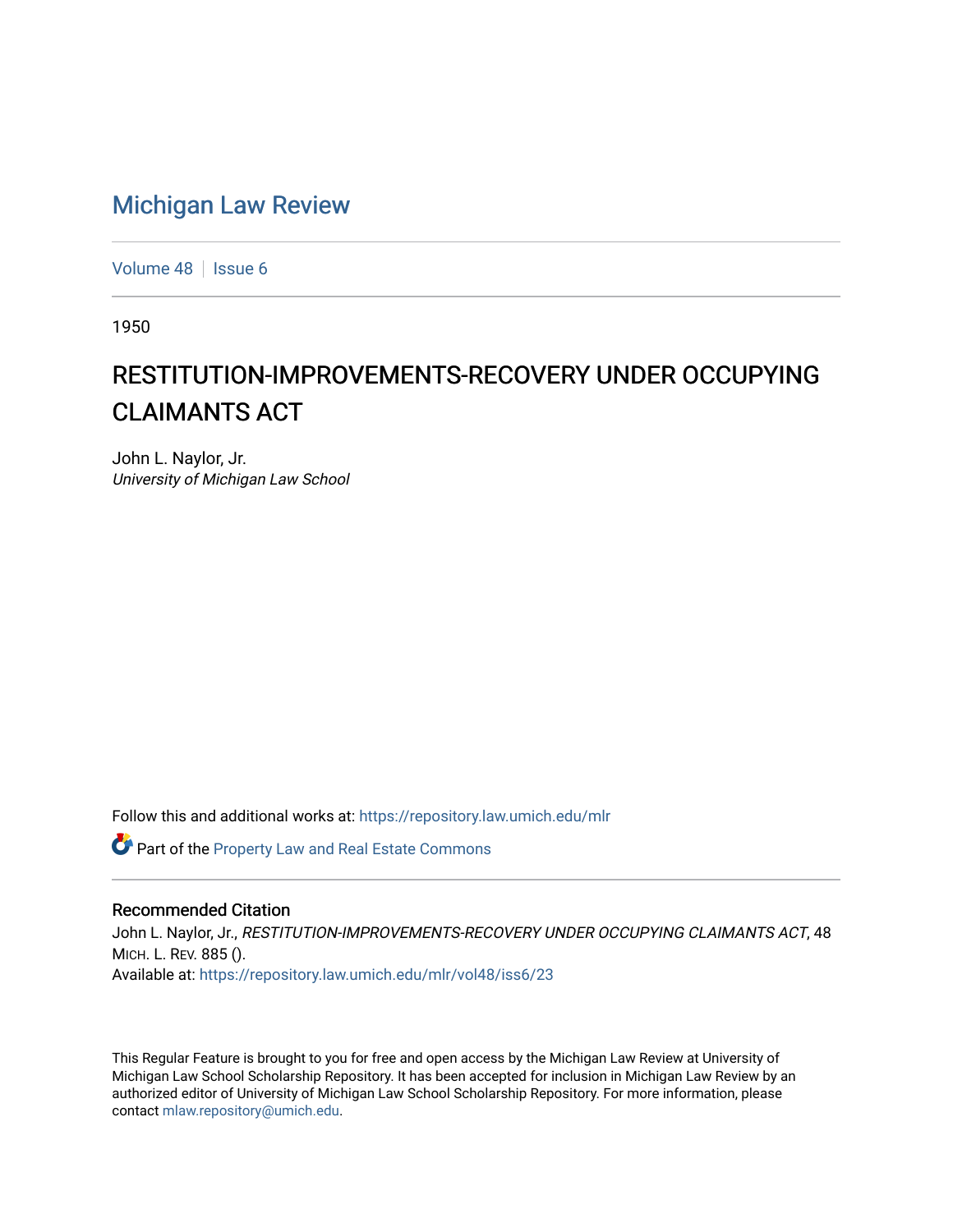## 1950] RECENT DECISIONS 885

RESTITUTION-IMPROVEMENTS-RECOVERY UNDER OCCUPYING CLAIMANTS Acr-Plaintiff sought recovery for value of improvements claimed to have been made as an "occupying claimant" as defined by statute.1 He had dumped dirt and debris into the Missouri River for many years. This dirt and debris came both from his own excavations in the city and from excavations of other contractors who hired him to haul it away. The result was "made land" which plaintiff occupied for several years prior to ejectment by the defendant city.2 Verdict was directed for defendant, plaintiff appealing. *Held,* affirmed. "Made land" did not constitute valuable improvements within the meaning of the statute. *Betz v. City of Sioux City,* (Iowa, 1949) 38 N.W. (2d) 628.

The occupying claimant or betterment acts were passed in order to alleviate the harshness of a broad common-law rule which denied recovery to one who improved the soil of another in good faith, thinking that it was his own.3 The specific rule applied to the instant case and those like it is that one who, in promoting his own interests, does something which is of incidental advantage to another will not be able to recover the value of that advantage.<sup>4</sup> Here the court recognized plaintiff as a claimant with color of title as required by the statute,<sup>5</sup> but denied his status as an occupying claimant on the theory that no valuable improvements were made. The reasonable interpretation of the decision is that the improvements were incidental and unintentional, benefiting plaintiff, in all probability, more than defendant.<sup>6</sup> Such improvements are not valuable within the contemplation of the statute.7 The court is on solid ground with this analysis. Courts in the nineteenth century clearly denied recovery on these facts.8 Recent cases under the occupying claimant statutes on the question of recovery for incidental benefit are non-existent. Hints as to the probable result in some jurisdictions may be found in dicta. Where the courts have had occasion to allude to this situation they have expressly held that expenditures of money and/or labor must be made with improvement of the land in mind.<sup>9</sup> This would seem to be a logical

1 Iowa Code Ann. (1946) §560.1 et seq.

2 City of Sioux City v. Betz, 232 Iowa 84, 4 N.W. (2d) 872 (1942).

3 137 A.L.R. 1078 (1942).

<sup>4</sup> WoodwARD, QuAsi Contracts §49 (1913) and cases cited therein; RESTITUTION RESTATEMENT §42 (1937); 137 A.L.R. 1078 (1942).

<sup>5</sup>Iowa Code Ann. (1946) §§560.1, 560.2.

<sup>6</sup> It should be remembered that plaintiff was paid to dump part of the debris and necessarily had to get rid of that part coming from his own excavations. The river was a convenient dumping area for him.

 $7$  "... 'Improvement' ... includes in its meaning any development whereunder work is done and money expended with reference to the future benefit or enrichment of the premises." Eppes v. Eppes, 181 Va. 970 at 988, 27 S.E. (2d) 164 (1943); 44 WoRDs AND PHRAsBs, perm. ed., Valuable Improvements 31 (1940).

8 Loring v. Bacon, 4 Mass. 575 (1808); Calvert v. Aldrich, 99 Mass. 74 (1868); Peters v. Gallagher, 37 Mich. 407 (1877); United States v. Pacific R. Co., 120 U.S. 227, 7 S.Ct. 490 (1887); Ulmer v. Farnsworth, 80 Me. 500, 15 A. 65 (1888).

9 Cullop v. Leonard, 97 Va. 256, 33 S.E. 611 (1899); Coombs v. Deaton, 199 Ky. 477, 251 S.W. 638 (1923); Rzeppa v. Seymour, 230 Mich. 439, 203 N.W. 62 (1925); Leonard v. Williams, 220 Ky. 413,295 S.W. 408 (1927); Pakulski v. Ludwiczewski, 291 Mich. 502, 289 N.W. 231 (1939); Eppes v. Eppes, supra, note 7.